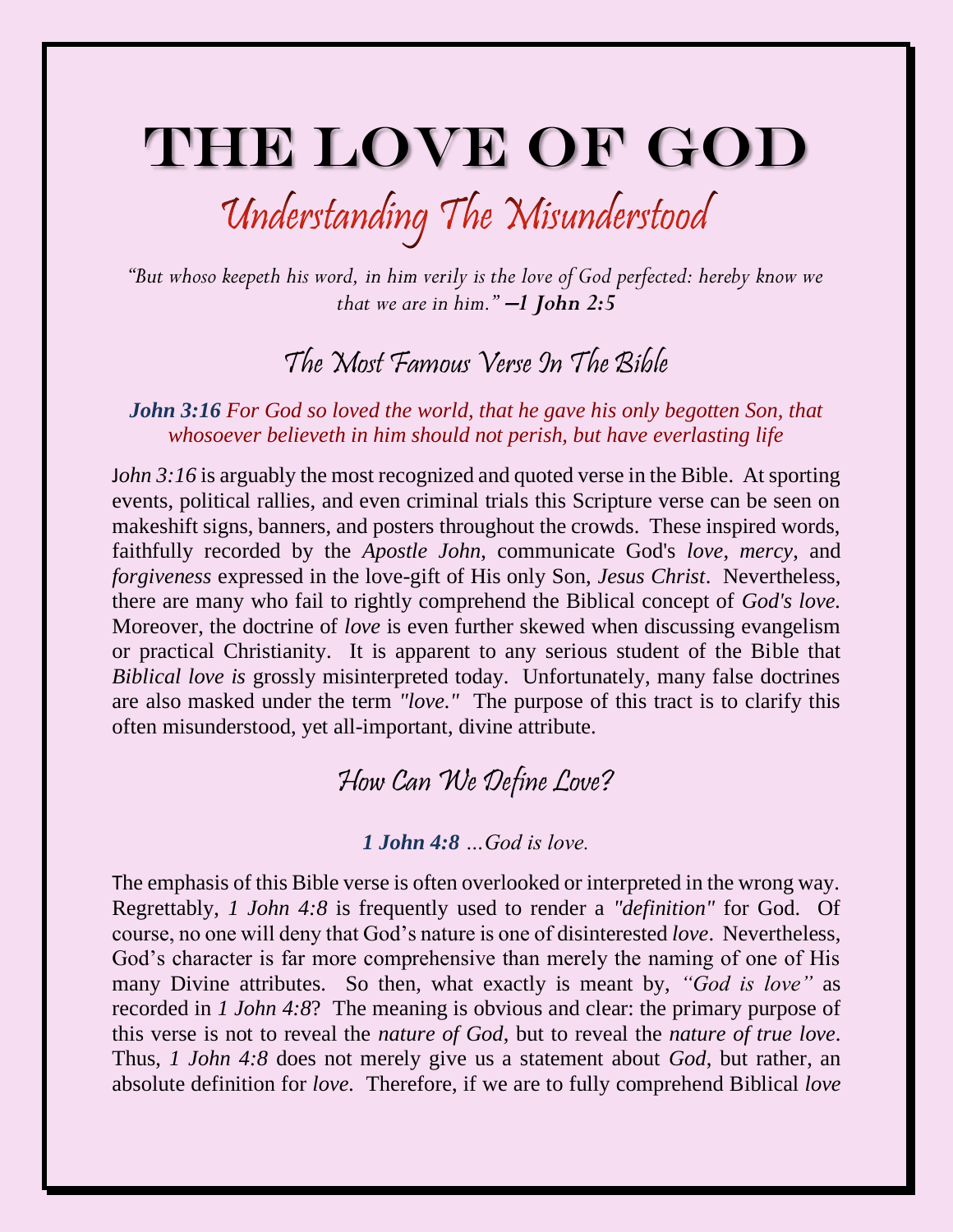then it will be necessary that we examine the character of God because, *"God is love."* Incidentally, as we measure our carnal views about *love* with the God of the Bible we will find many sharp contrasts.

*Isaiah 55:8 For my thoughts are not your thoughts, neither are your ways my ways, saith the LORD.* 

## Love And Judgment

Many erroneously suppose that a God of *love* can never harshly judge sin. This exposes a false notion that many hold concerning the *love of God*. The Bible records many acts of God that utterly defy this humanistic idea. For example: God's judgment of *Sodom* and *Gomorrah*, the destruction of the old world by flood, and the deaths of *Ananias* and *Sapphira* in the *Book of Acts.* If we hold to our Biblical formula of allowing God's character to define *love,* we must conclude that these actions are all consistent with the *"love of God."* Why? Because, *"God is love."*  Hence, divine *love* can never agree with sin, but rather, always demands its judgment because sin is harmful and wicked. Moreover, it is important for us to note that there are many attributes of God that must harmonize in order to express the fullness of His Person. Accordingly, God's *love* and *mercy* are always balanced with His *justice*. God will never exercise His *mercy* indiscriminately while carelessly violating His *justice*. In God's plan for man's salvation, we see both His *love* and His *hatred*, His *mercy* and His *wrath,* and all in accordance with His *justice.* At Calvary, the atonement of *Jesus Christ* provided the perfect sacrifice for sin as it satisfied God's wrath and justice while also furnishing a sure remedy for man's sinful condition. For this reason, *love* and *judgment of sin* go hand in hand…

*1 Cor. 13:6 (Love) Rejoiceth not in iniquity…*

Today, many speak of God's *"love"* but in essence they actually promote an unbiblical and humanistic *"tolerance."* There is a vast difference between *tolerance* and *love*. God is not *tolerant*, but *loving*. They offer God's promises of forgiveness, restoration, and fellowship without clearly communicating the Biblical conditions of repentance, faith, and obedience. In His *love*, God sent *Jesus Christ* to die on the cross so sinners could be set free from their sins. Nevertheless, if men refuse God's *love* by rejecting the gospel of *Jesus Christ* then they must face God's wrath. We do humanity a great spiritual disservice when we leave them with the impression that God will not judge sin.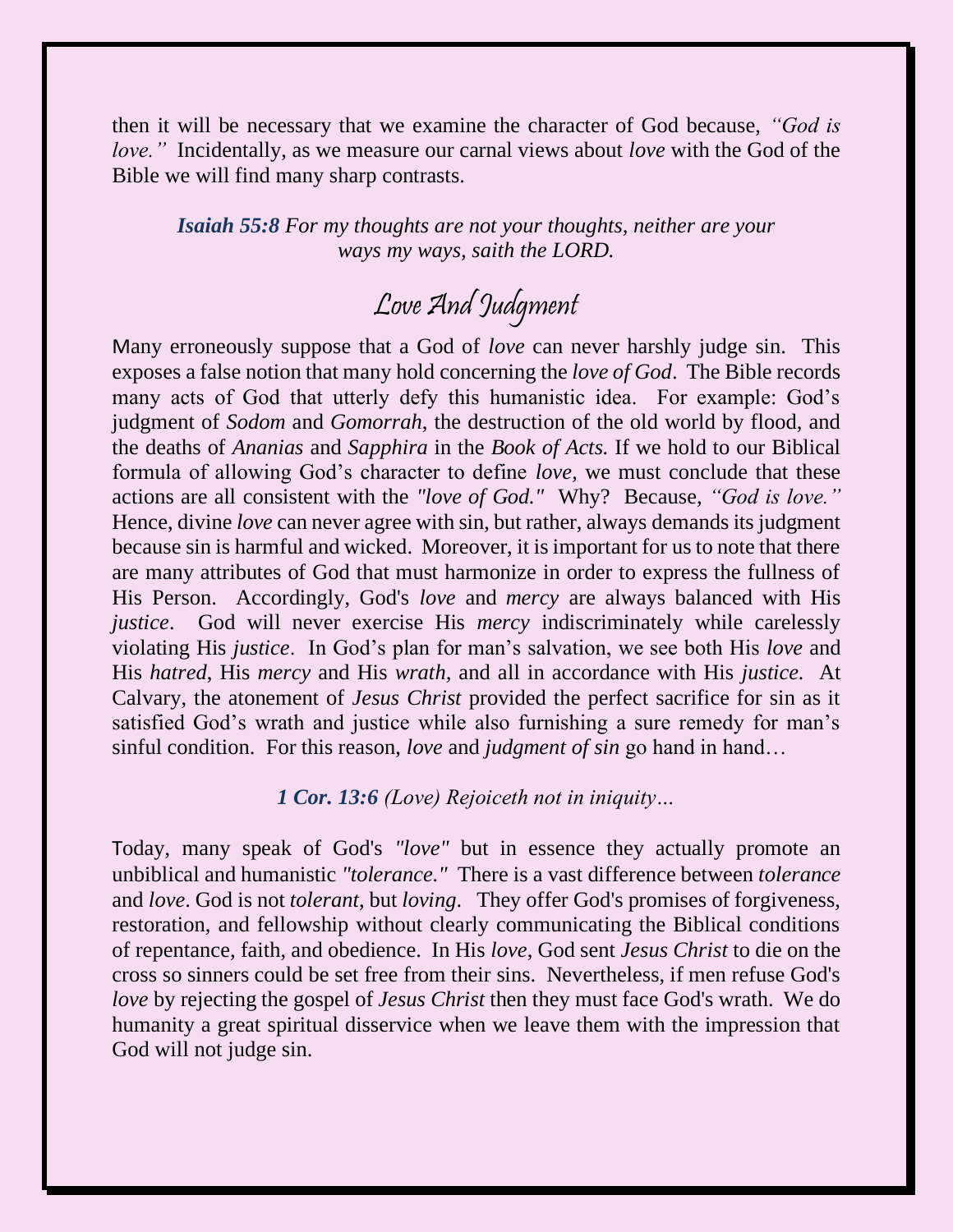*Deut. 32:35-41 To me belongeth vengeance, and recompence; their foot shall slide in due time: for the day of their calamity is at hand, and the things that shall come upon them make haste. For the LORD shall judge his people…See now that I, even* 

*I, am he, and there is no god with me: I kill, and I make alive; I wound, and I heal: neither is there any that can deliver out of my hand. For I lift up my hand to heaven, and say, I live forever. If I whet my glittering sword, and mine hand take hold on judgment; I will render vengeance to mine enemies and will reward them that hate me.*

## Love And The Gospel Presentation

If you were to ask most Christians in America to sum up the Gospel in five words or less they would reply without hesitation, *"Jesus loves you."* No real Christian will deny the fact of God's love expressed to mankind through the person of *Jesus Christ*. However, neither Jesus*,* nor the Apostles ever uttered these words as they preached the gospel. A close examination of the N.T. will reveal that the *true* gospel message and the method in which it was delivered are much different than our current "much improved and inoffensive versions." *Jesus* was indeed motivated by *love* but He only speaks of God's *love* for humanity in six verses of the four gospels. In contrast, *Jesus* mentioned hell, judgment, condemnation, and wrath in 163 verses in the same four gospels. The *Book of Acts* [which records more public proclamation of the gospel than any other book in the Bible with the exception of the Gospels] *never*  mentions the *love of God*. Not in one public sermon by *Paul*, *Peter*, *Philip*, or *Stephen* did they ever mention God's *love*. However, they mentioned the fear of God six times and repentance several times.

*"We have so simplified Christianity that it amounts to this: God is love; Jesus died for you; believe, accept, be jolly, have fun and tell others. And away we go- this is the Christianity of our day. I would not give a plug nickel for the whole business of it. Once in a while God has a poor bleeding sheep that manages to live on that kind of thing and we wonder how." −A W Tozer1*

Let me ask you; are we wiser than *Jesus* and the *Apostles*? Are our methods Scriptural? Whose gospel is out of balance? May we learn that it is more important for us to be 'motivated' by *love* than to speak of *love*. The Bible says in…

*1 John 3:18 My little children, let us not love in word, neither in tongue;but in deed and in truth.*

 $1$  A.W. Tozer, Rut, Rot Or Revival.